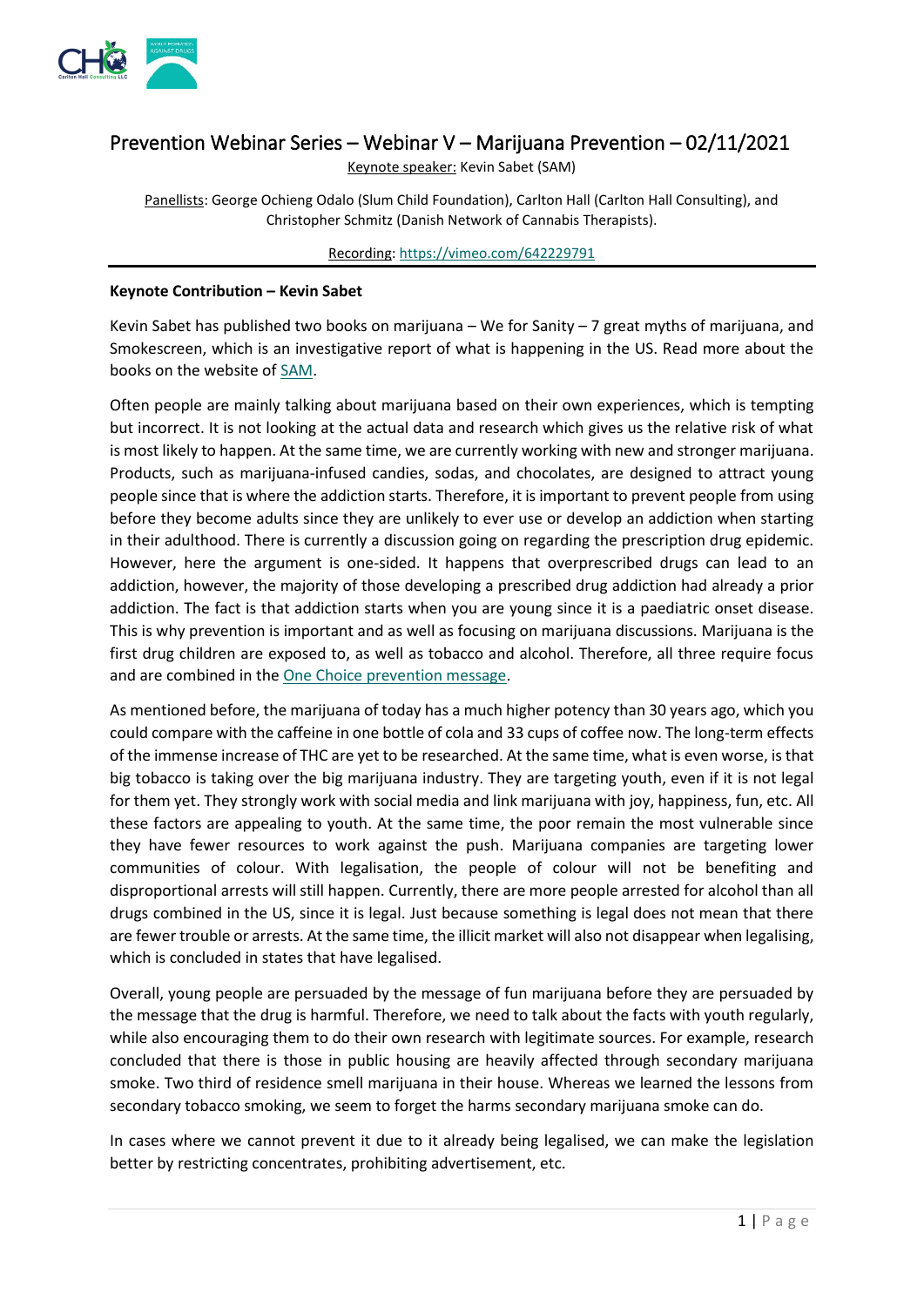

### **Questions to Kevin Sabet**

### How is medical marijuana different from off the shelf marijuana sold in the ghettos and hideouts?

In some countries, there is a legitimate derivative based on marijuana plants which are used with specific doses for specific reasons as a manifest. It is used as a medicine. Then there is medical marijuana, which is claimed to be regulated, but the product details are unknown. Finally, there is street marijuana, which is not very different from what you will find in the dispenser or on the shelf. The medication, which is often sprays and pills, can be legitimate since they go through a long process by officials. Medical marijuana does not go through such a process.

What do you see as the biggest losses for the marijuana prevention efforts to reach young people during the pandemic, which therefore now absolutely needs to be given priority?

There is only limited time for kids. What is interesting is the connection between marijuana and COVID-19. For example, research showcased that marijuana was the greatest risk for breakthrough infections of COVID (those who have been vaccinated and still get sick). For now, we have to be mobile and agile. Virtually we can reach more people and currently we can connect it to the pandemic.

Difference between 8THC and 10THC

#### [Delta 8 One Pager](https://learnaboutsam.org/wp-content/uploads/2021/07/Delta8THCExplainer.pdf)

[The Failures of the Hemp Boom and the Rise of Potentially Dangerous Hemp-Derived Compounds](https://learnaboutsam.org/wp-content/uploads/2021/09/8-23-21-FarmBill-HempDerivatives.pdf)

#### **Carlton Hall**

Child safety should be the main focus when it comes to drug prevention. In normal daily life, when becoming [grand]parents, everything in the house will be changed into child security to create a safe environment for the child. This focus is also applicable to drugs and we need to start focusing on preventing children from using drugs.

Marijuana is an invisible danger since the potency of the drug continues to increase. Science has already indicated the risks. We need to change the delivery message and increase the opportunity to talk about the misuse of drugs and addiction. We are no longer talking about those that sometimes uses a joint, we are talking about those who consume regularly. No one knows what they are consuming anymore. We are looking at the impact of the commercialised push, which is the push towards legalisation.

There is an example of a marijuana truck in New York that promotes the use of marijuana as something fun and innocent. Which is only one example of how the marijuana industry tries to normalise its use. The more they normalise it, the less we see it. The goal of prevention is to make the invisible visible. There is a huge shift that is happening and there is a great increase in marijuana use disorder. While making the unheard seen, consider your role on how we can make the hidden danger much more obvious in our society.

#### **George Ochieng Odalo**

In Kenya, which is not alone, alcohol, tobacco, and marijuana top the list of substances responsible for the death and ill health of millions. Cannabis is the main preferred narcotic drug in Kenya, followed by Heroin. The cartels are targeting the youth as their consumers and use the Rastafarian movement to push for their agenda. Marijuana is very accessible and schools catch several cases of marijuana using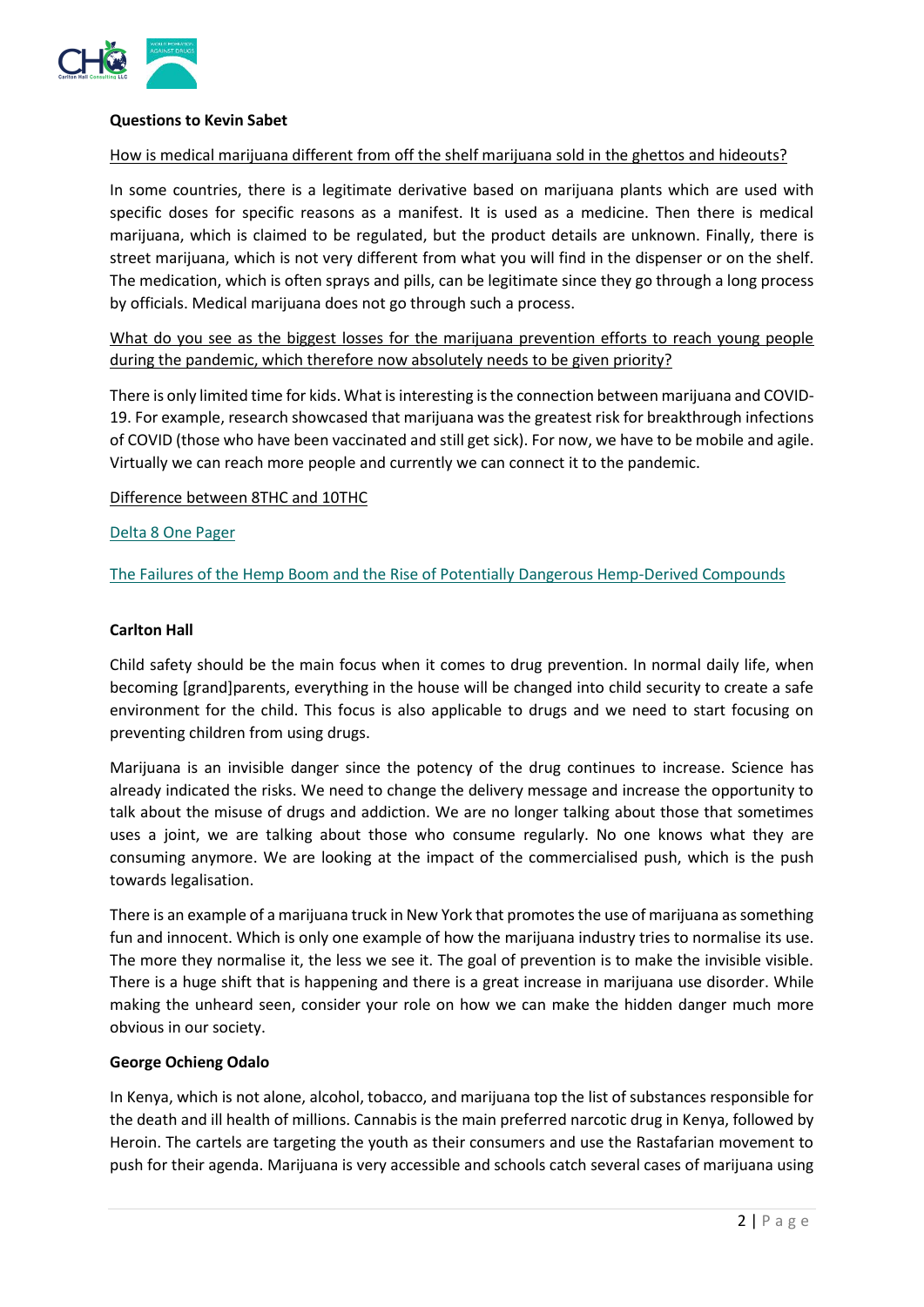

students a week. The number of people that have used cannabis is on the high end. 4.9 million Kenyans aged 16-65 years are using at least one drug or another substance and there are 3 million drug users in the country that are addicted. However, in terms of facilities, the offer is inadequate and the treatment itself is very expensive.

Underlying factors behind drug use are lack of parental responsibility, gender-based violence, poverty, lack of basic needs (drug-affected parents, no drug support groups), peer pressure, accessibility of drugs, idleness, lack of role models (not the right information provided), lack of mentors. Drugs, in general, have led to school dropout, health has deteriorated, crime has increased, etc.

It is important to have a consolidated effort among government, civil society, families, etc. Currently, corruption affects every level and policies are not being implemented. Yet, policies without action do not make sense. A lot of effort is needed and primary prevention intervention should be embraced. Provide input and mechanisms while keeping to advocate to ensure that legalisation does not find a space in our society. We will not sit back and see drugs become legalised and cause negative health effects by those who only want profit. Let's educate our children to understand the truth that will help them live a life set free now and in the future, while also consolidating efforts.

### **Christopher Schmitz**

The situation in Denmark is as follows: it is practically legal here. Not in the sense that it is legalised but it can easily be bought off the streets. In Copenhagen, there is the area of Christiania where you can buy marijuana easily and it is no secret that people are travelling to Christiania to try out cannabis. The cannabis sale is, however, connected to criminal activity. The politicians are, unfortunately, nervous for their voters and move towards opening up. They started a social experiment, which lasted for several years and will not be removed. At the same time, they try to balance the problem of cannabis being sold on the streets out.

The problem in Denmark and the Nordic region is rhetoric. The way we are talking about the substance is pseudo-science and not fact-based. Which becomes our task. We need to inform better and challenge the rhetoric at the political level as well as societal level. It is surprising that politicians are not fact-based and mainly listen to the voices of the voters. Regardless, everyone is entitled to their own opinion, but not their own facts. At the same time, clinicians working with youth in marijuana addiction treatment also need to get educated and make sure that they don't reproduce the same myth. For statistical references, currently, 95 per cent of adolescence under 18 years are getting into treatment because of cannabis in Denmark. Therefore, there is a lot of work to do.

#### **Questions to the Panel**

# What do you consider to be the most necessary result that must be achieved by preventive measures to obtain the desired results of drug prevention that will benefit young people?

**Carlton Hall:** There is an important area of work that needs to be considered in prevention. The first thing we can do is consider the idea and concept that the Institute of Health has promoted in their [OneChoice message,](https://onechoiceprevention.org/) which is a clear identified message. Everything we do in prevention should be geared to one goal for reasons of health, not to use nicotine, alcohol, and marijuana. It provides a guide of what we are doing, to clarify the message and efforts that people will be able to understand what prevention is. It allows us to engage with people outside of our circles. Provide the question, begin to organise ourselves, spread the OnceChoice message, and clarify. In the end, 90% of addiction starts in adolescence.